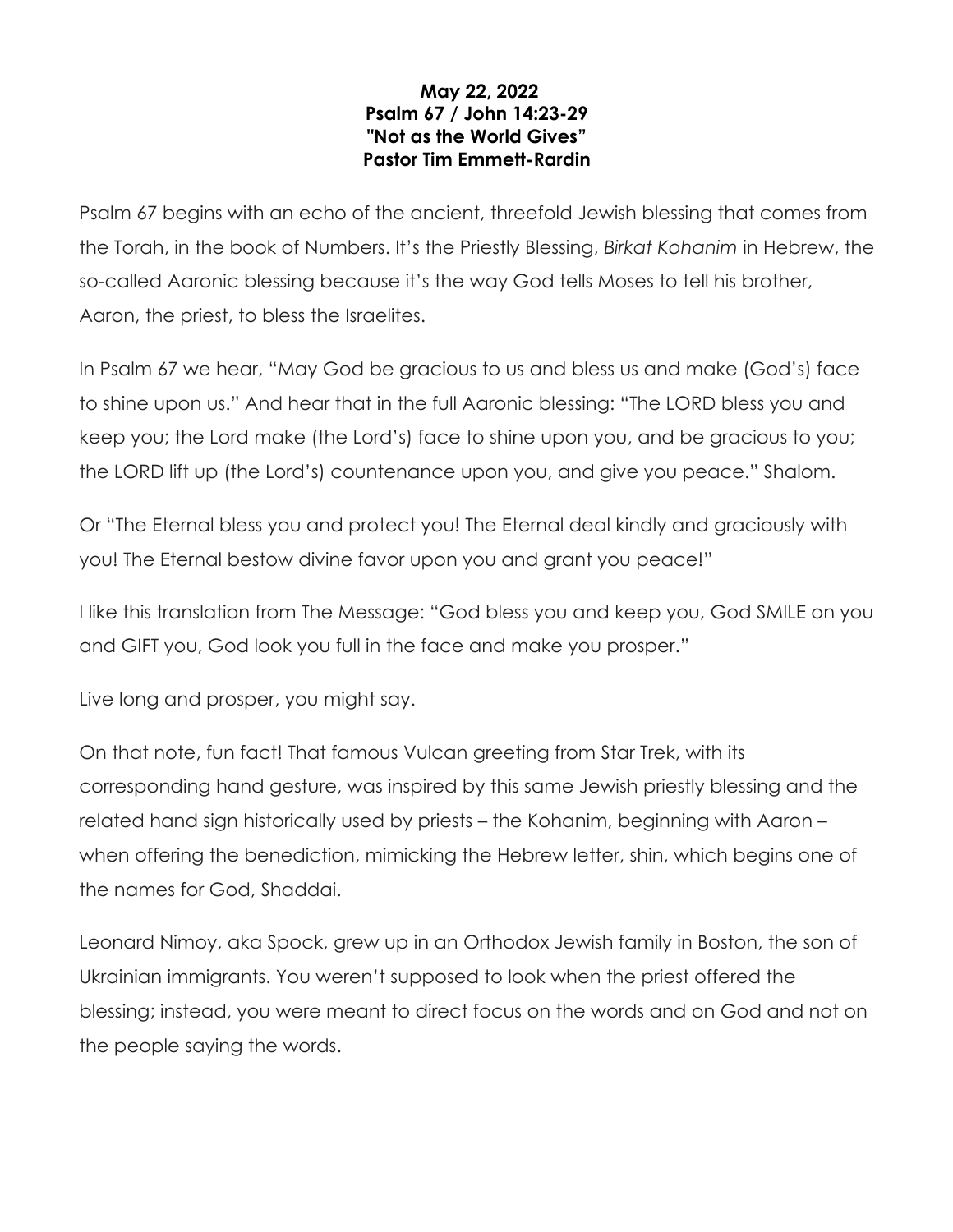But he remembered, as a boy, peaking out from beneath his father's prayer shawl to see the priest using the hand sign from which he derived his one-handed, Vulcan version.

If you get nothing else from this sermon, there you go! Live long and prosper. The Eternal bestow divine favor upon you and grant you peace.

In the reading from John's gospel we get a blessing from Jesus to his disciples, part of series of "farewell" discourses found in Chapters 13-17 as he prepares them for life after his predicted death. The disciples are not ready to say goodbye.

He talks about love, of course, and he assures them that even though he won't be among them in the flesh, he will remain with them in spirit. God's Spirit, the Advocate, will be with them. Always.

Advocate translated from the Greek "Parakletos," meaning helper – literally, "called alongside."

God's Spirit will remain alongside them, effectively keeping Jesus alive IN them, reminding them about everything he taught when they forget. The disciples' hearts are breaking, but he is gently consoling them, encouraging their confidence and hope that there will be as much good news in his departure as their was in his advent, his arrival, his coming near.

Bouyed by the Spirit, THEY will carry the good news forward. One commentary describes it like a tablet that dissolves into water: the tablet may be gone, but its presence pervades the water completely.

And with that image in mind, then comes the actual blessing. Like the Psalmist, you can hear in his words a further echo of the Birkat Kohanim: "Peace I leave with you; my peace I give to you. I do not give to you as the world gives. Do not let your hearts be troubled, and do not let them be afraid."

Peace. Shalom. A sentiment he repeats when he appears to them after his death and resurrection.

2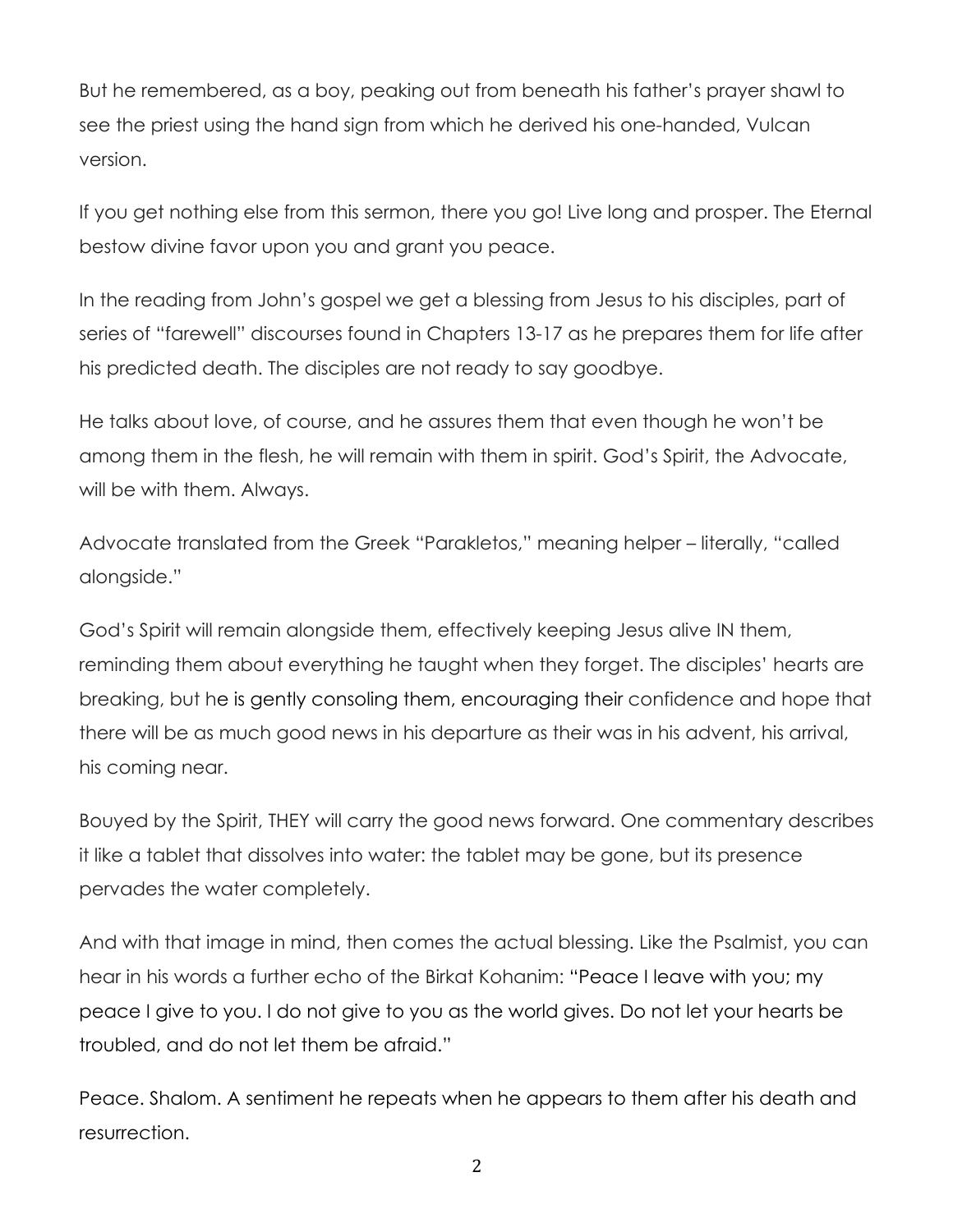Jesus reminds them that he was sent by God, that everything he's taught them comes from God. And so the peace he offers them IS the very peace of God. The peace of God which, as Paul reminds the Philippian church, "surpasses all understanding."

That's shalom. And shalom, understand, is comprehensive peace. Complete peace. Deep peace. It's both personal and communal well-being. It's wholeness, contentment, joy, tranquility, security, safety, prosperity, harmony. A manifestation of divine presence and grace.

Frederick Buechner elaborates: "Peace has come to mean the time when there aren't any wars or even when there aren't any major wars. Beggars can't be choosers; we'd most of us settle for that. But in Hebrew peace, shalom, means fullness, means having everything you need to be wholly and happily yourself."

That means the possibility of peace WITHIN even when there is not peace WITHOUT. And God knows that there are so many places in our city and around the world where there is no peace without. And no end in sight.

But shalom offers the possibility of peace in the midst of what IS, within the promise of what will yet be. Shalom involves increased RESILIENCY within ourselves to fully engage and be present to our lives and the world around us, as they are, to feel what we feel, even the suffering – and so increased CAPACITY to be more compassionate with ourselves and others.

That is the kind of peace, for many of us, that can so easily surpass our understanding and experience.

Amy shared a poem with me this week, one she recently came across. A poem by Dorothy Hunt, called "Peace Is This Moment Without Judgment":

*Do you think peace requires an end to war? Or tigers eating only vegetables? Does peace require an absence from your boss, your spouse, yourself?... Do you think peace will come some other place than here?*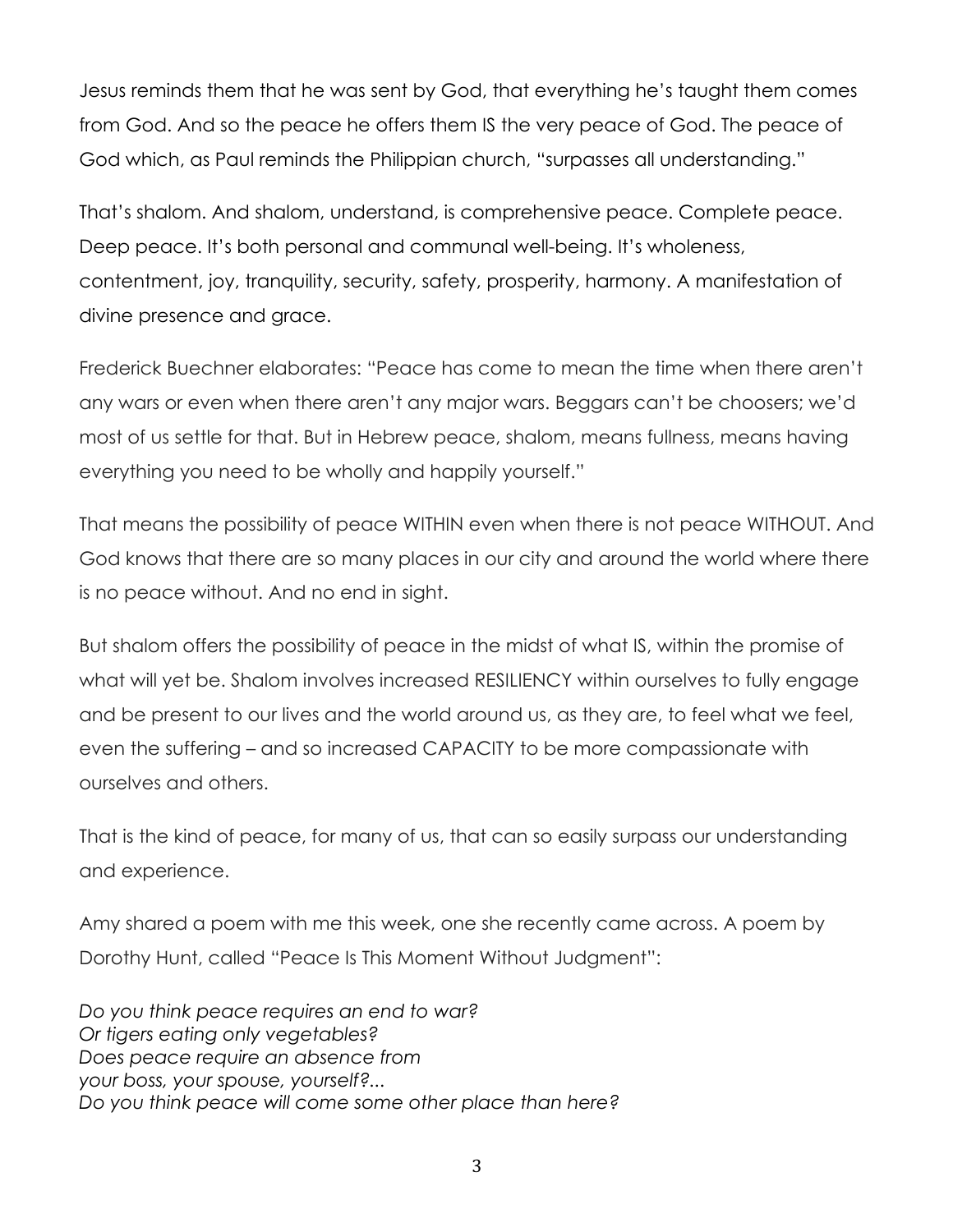*Some other time than Now? In some other heart than yours? Peace is this moment without judgment. That is all. This moment in the Heart-space where everything that is is welcome. Peace is this moment without thinking that it should be some other way, that you should feel some other thing, that your life should unfold according to your plans. Peace is this moment without judgment, this moment in the Heart-space where everything that is is welcome.*

We remember that the same Jesus who came to bring peace, who here blesses his disciples with peace, said elsewhere that he came NOT to bring peace, but division. As Buechner suggests, the apparent contradiction is really more of a clarification of what he meant by peace.

He writes, "One of the titles by which Jesus is known is Prince of Peace, and he used the word himself in what seem at first glance to be two radically contradictory utterances.

… The contradiction is resolved when you realize that, for Jesus, peace seems to have meant not the absence of struggle, but the presence of love." Peace, God's peace, that so easily and so often surpasses our understanding and experience.

"Peace I leave with you; my peace I give to you. I do not give to you as the world gives. Do not let your hearts be troubled, and do not let them be afraid."

Easier said than done, but Jesus gives his disciples peace all the same. In fact, he LEAVES them with peace, which I take to mean that he doesn't simply offer peace as a one-time gift to be received and enjoyed alone, but as a perpetual blessing in which to be grounded, and so better able to be shared with others. That is shalom.

He also said, "I do not give to you as the world gives" – and here's where the sermon title comes in. It begs the question, "How exactly does the world give?" "How does the world give peace?" And since we, too, are in and of the world, how do we tend to give peace?

4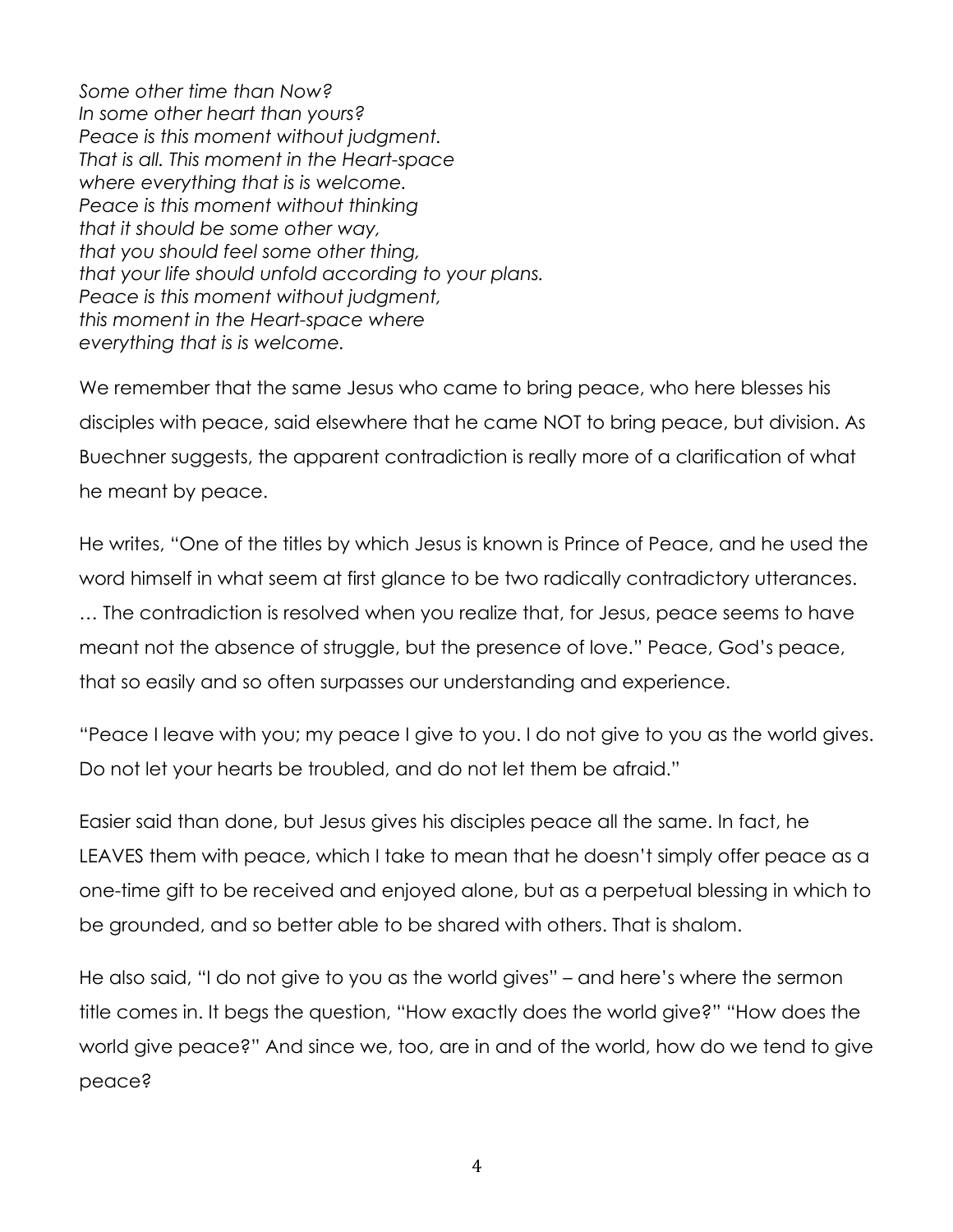I imagine that would be a great prompt for discussion in pairs or small groups, to share with each other our understanding of what it means to give as the world does, and what it means not to. But allow me to offer one quick thought for your consideration – with encouragement to dig deeper into the question on your own or in conversation with others AFTER the service!

It seems to me that the "world," unlike Jesus, unlike God, offers peace, at best, conditionally. With conditions largely rooted in insecurity and anxiety and fear, in hearts and lives that are deliberately exploited to feel troubled and afraid.

We live in a world that makes it hard to be whole, that makes the experience of shalom, peace within and peace without, difficult. We live in a world – to be sure, an imperialist, white supremacist, capitalist patriarchy – quick to assign privilege and poverty. Quick to draw distinctions between us and them, between deserving and undeserving, between worthy and unworthy. Quick to name scapegoats.

We live in a world where conflict and dis-ease are not just fanned but fueled, where we are socialized to believe that there is not enough peace, shalom – everything we NEED – to go around. And because we collectively function that way, there often isn't.

I've been thinking a lot about Buffalo this week. About an 18-year-old white kid, operating out of a toxic blend of insecurity, anxiety and fear, fueled by a racist, white supremacist ideology. An 18-year-old white kid so tragically, horrifically convinced that peace for him and for people that look like him (and me) could only come by killing, by taking peace away from 10 Black lives, and from their families and a community now left to grieve. To fear. To rage. Again. Still.

There are too many Buffalos to name, God hear our prayer. This IS "peace" as the world promises it.

We live in a world where the resulting, ongoing absence of peace WITHOUT, an absence felt most painfully and consistently by Black and brown communities, makes it hard to claim peace for ourselves WITHIN. And where our collective failure to nurture

5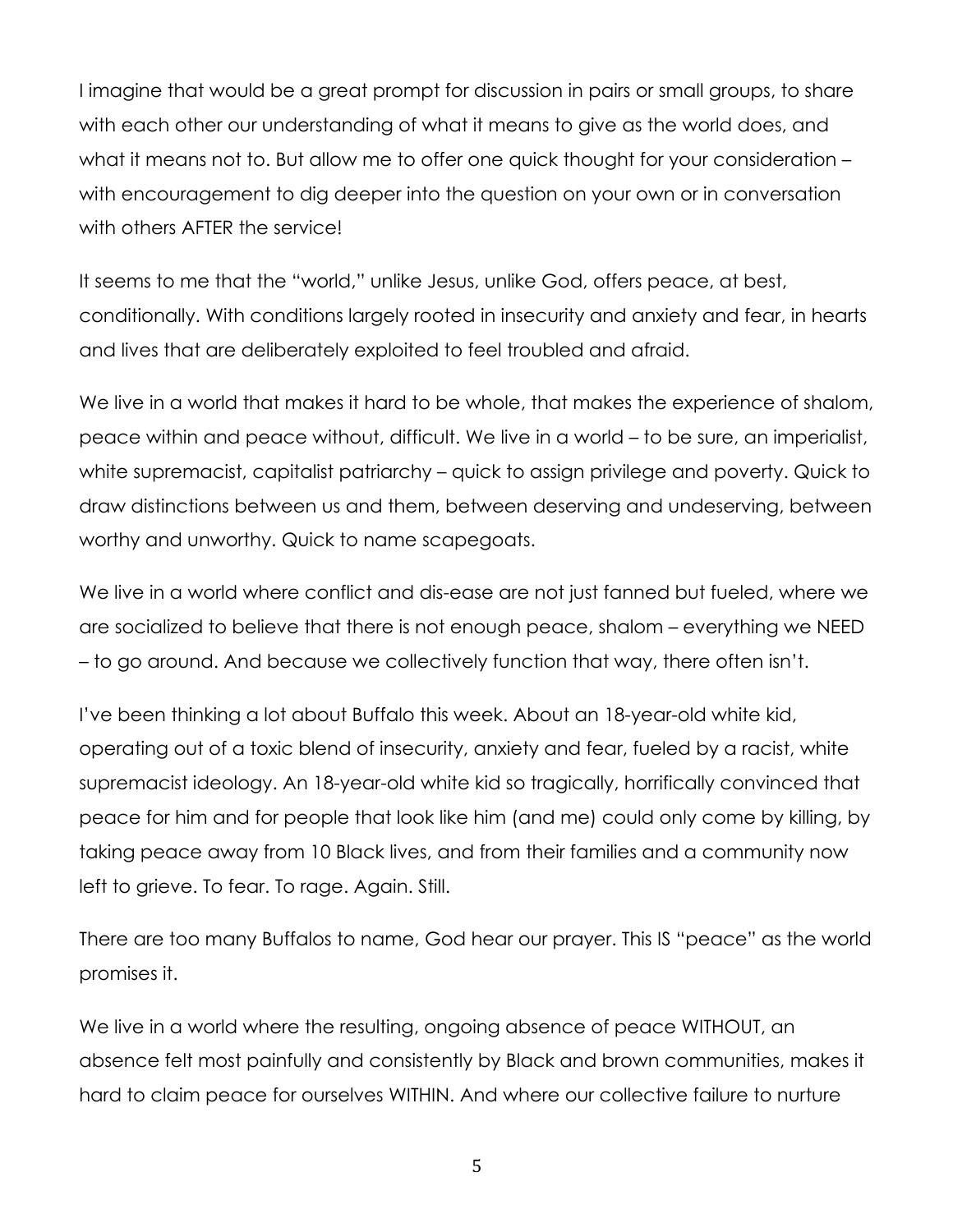peace WITHIN makes the absence of peace WITHOUT more likely and more prevalent and more devastating. And on and on it goes.

Peace founded not on common good but on the myth of individual meritocracy. Peace will be yours IF YOU earn it. If you can afford it. If you work harder. If you pull yourself up by your own bootstraps. If you prove yourself. If you achieve certain things. If you get that thing or do that thing. If you accumulate stuff. If you believe a certain way. If you look a certain way. If you pretend to be someone you're not. If you fall in line. If you avoid conflict.

If you take it from someone else. If, if, if.

But such peace is not peace at all. At best it's elusive, fleeting. It's a mirage BECAUSE it's conditional. Because there is always another if.

There is no WAY to peace, peace IS the way, as others have said. "Peace I leave with you; my peace I give to you. Do not let your hearts be troubled, and do not let them be afraid."

"The Eternal bestow divine favor upon you and grant you peace!"

No ifs, ands or buts about it. We all DESERVE shalom, no strings attached. Shalom belongs to all of us because, BECAUSE, within the divine order, we all ALREADY belong. My shalom is bound up in yours; and yours in mine. We are mutually accountable to shalom. My peace depends on your peace, and your peace on mine.

I close with a blessing from Steve Garnaas-Holmes, a blessing that expands on the *Birkat Kohanim* Aaron first gave the Israelites, on the blessing Jesus gave to his disciples, on the divine blessing given to all of us.

Imagine that when we offer each other that same peace, as we do every Sunday and should really do more often, NOT as the world does, this is what it means:

*I give to you a heart of serenity, the grace to be undisturbed even as chaos surrounds.*